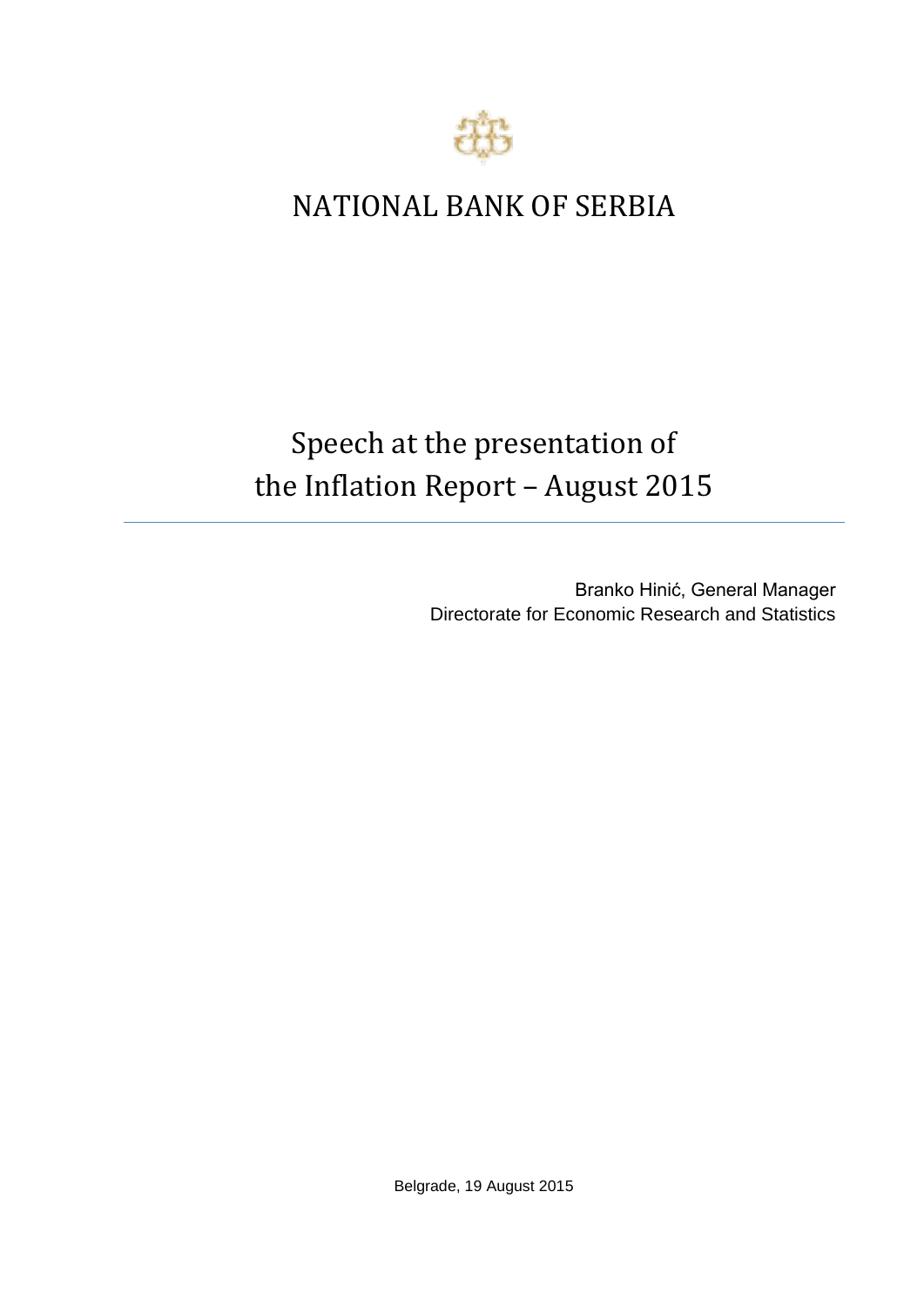*Ladies and gentlemen, esteemed members of the press and fellow economists,* 

Welcome to the presentation of the August *Inflation Report*, where we will set out our analyses of the current and expected economic developments and explain the decisions the National Bank of Serbia has taken in accordance with these analyses.

Since we last met in May, year-on-year inflation has continued moving below the lower bound of the target tolerance band, while GDP turned out to be higher in the second quarter than expected earlier. The current inflation projection is lower than the one released in May because primary commodity prices were lower than anticipated before. In accordance with this, inflation is projected to revolve around the lower bound of the target tolerance band until mid-2016, whereafter it will gradually trend closer to the 4.0% target.

The projection of GDP growth in 2015 has been revised up, from 0.0% to 0.5%, as it appears that the decline in domestic consumption will be smaller than previously expected. Like in May, we expect GDP growth to amount to 1.5% in 2016, led by investment and net exports and to a lesser degree by household consumption.

As favourable fiscal developments continue, we expect a lower budget deficit this year than initially projected. The reduction in internal imbalances goes in parallel with further narrowing of external imbalances – in the first half of the year the current account deficit contracted by around 30% relative to the same period a year earlier and is expected to amount to slightly over 4% of GDP in the year as a whole.

Responding to lower inflationary pressures, the National Bank of Serbia proceeded with monetary policy easing and lowered the key policy rate to 5.5%. We expect the markets will react accordingly, i.e. that we will see a further fall in dinar interest rates in the money and credit markets, which should contribute to the recovery of the domestic economy.



Monetary policies implemented by leading central banks remain accommodative, which together with low international oil prices, creates favourable conditions for global economic recovery. Looking ahead, the European Central Bank will be implementing increasingly accommodative monetary policy, while the Fed is nearing the decision to start raising its policy rate. As it largely determines global liquidity, the future monetary policy stance of the Fed is one of the key factors of uncertainty in the international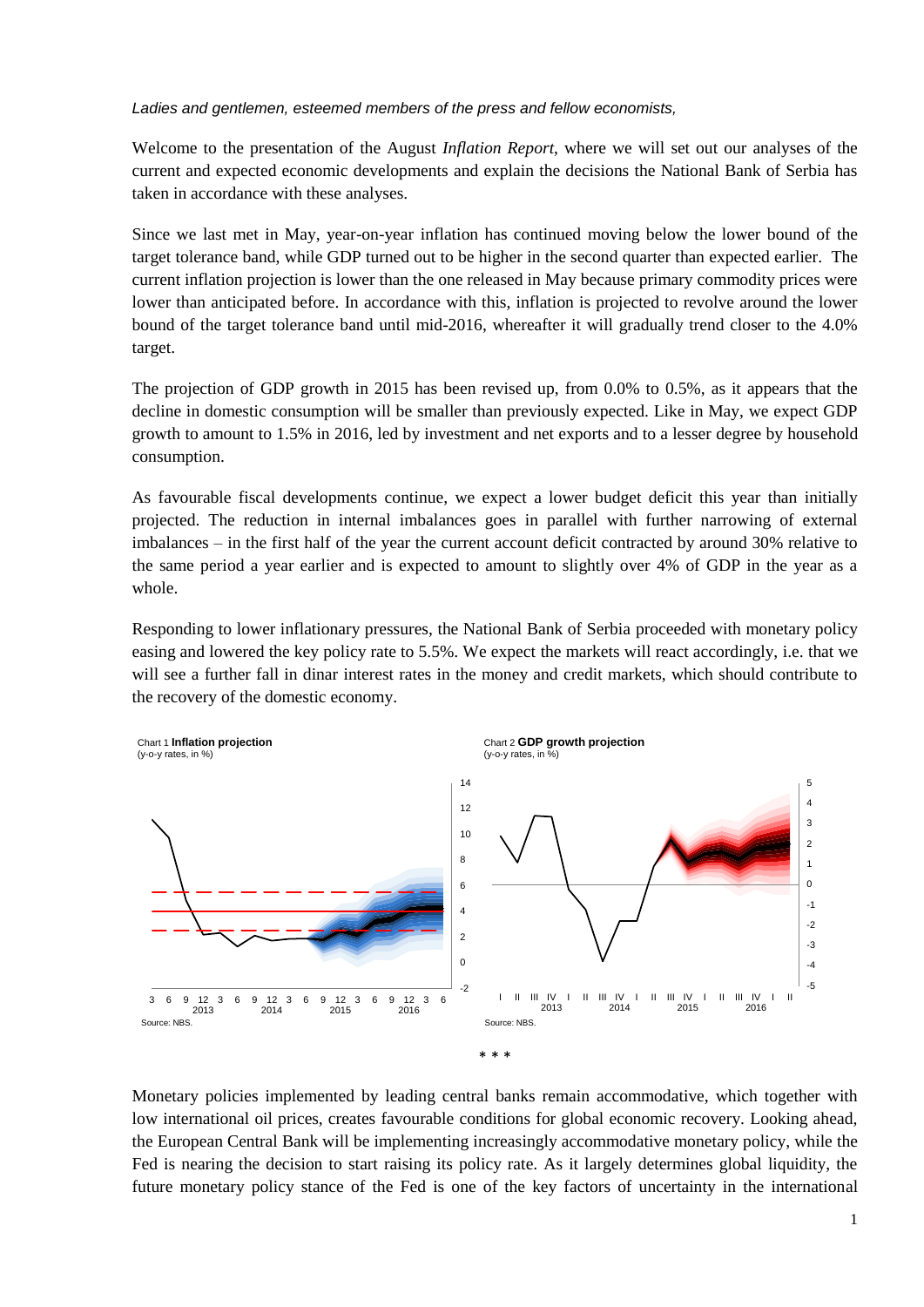environment. The markets expect the Fed will start raising its rate before the year ends, but there are some views that the Fed's decision could be postponed after last week's devaluation of the Chinese yuan.

Economic activity of the euro area has been gathering pace steadily since the end of last year, aided by the European Central Bank's monetary policy measures, low oil prices and the weakening of the euro. Positive effects of the euro area growth are spreading to Central and East European countries. High global liquidity remains conducive to capital inflows into these countries, which coupled with low oil prices and low inflation enables their central banks to ease their monetary policies further and thus contribute to economic recovery.



Significant for this region, Serbia included, is the easing of uncertainties over the Greek crisis, not so much because of the direct effects of that crisis, but because of its indirect effects through the impact on the international financial market and the euro area economy. So far, the Greek crisis has not caused any major turmoil in the international financial market or investors' exit from riskier assets. It seems that the more important question is whether the Greek crisis will constrain growth of the euro area economy which absorbs around 45% of our exports. For the time being, the majority of leading institutions and analysts have kept their growth projections for the euro area unchanged.



Oil price movements represent another significant source of uncertainty in the international environment. The expectation that the Fed's rate hike will be delayed led to a temporary weakening of the US dollar, which supported the recovery of oil prices in the second quarter. However, oil prices resumed a decline in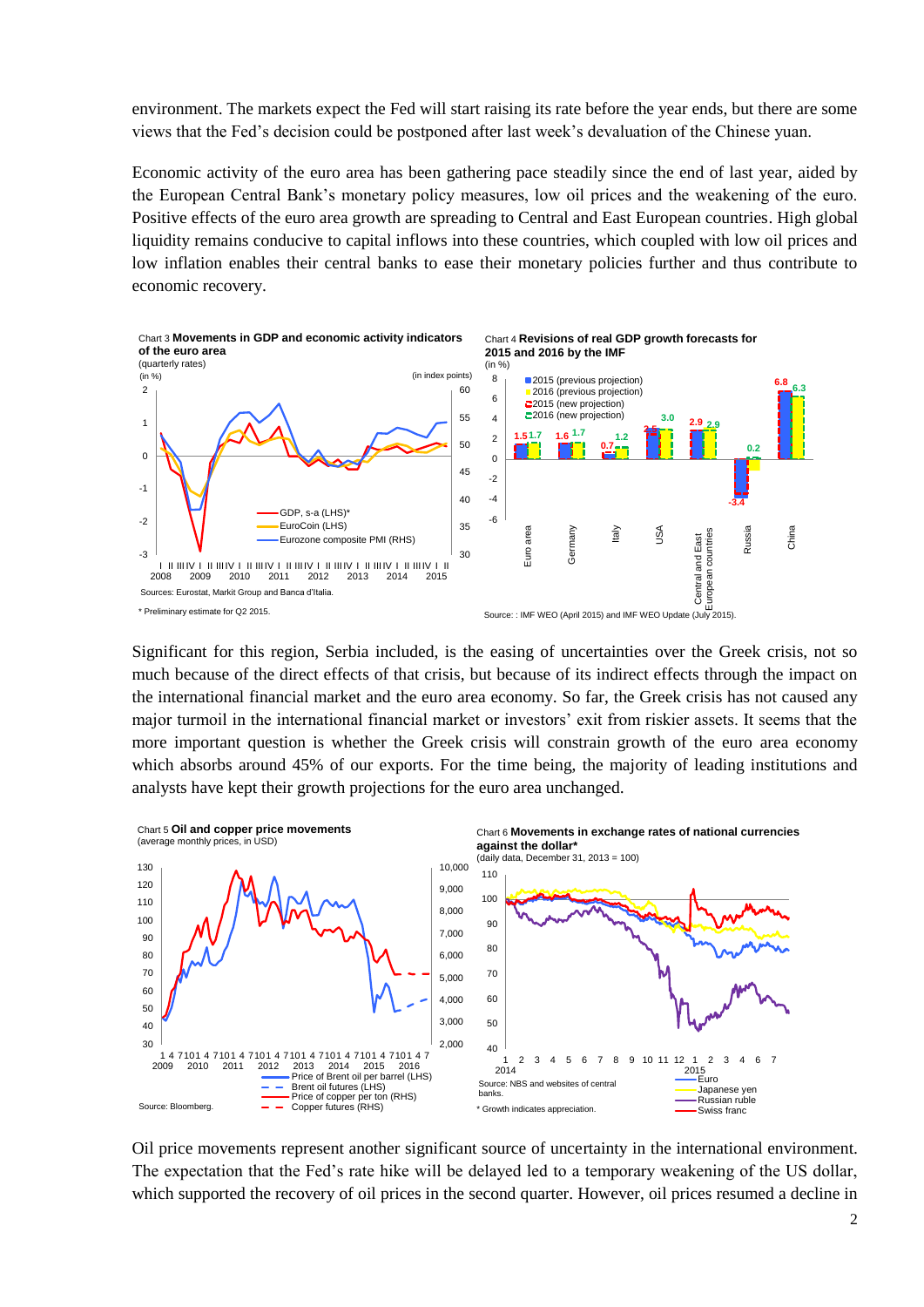July, falling to below USD 50 per barrel. There should be no major increase in oil prices until the end of the year, given the still high global inventories, Iran's return to the market and an uncertain pace of global recovery.



Despite persistent uncertainty in the international environment, Serbia's risk premium, measured by EMBI, was relatively stable at around 290 basis points over the past several months owing to domestic factors, notably improved fiscal and external position of the country and successfully completed first review of the arrangement with the International Monetary Fund. These movements also contributed to stronger appreciation pressures. In order to ease excessive short-term volatility of the exchange rate, but without any intention to influence its trend, the National Bank of Serbia intervened in the interbank foreign exchange market from April to end-July by buying EUR 380 million and selling EUR 30 million.



GDP growth exceeded our expectations in the second quarter and amounted to 1.9% seasonally-adjusted, thanks to good results in industry and construction. The upturn in industrial production was supported by low energy prices on the cost side and by the recovery of the euro area on the demand side. The recovery of the construction industry was aided by the stepped up implementation of capital projects and new legal solutions in that area. On the expenditure side, the business environment reforms, along with the improvement in the financial position of enterprises attributable primarily to the fall in oil prices, exerted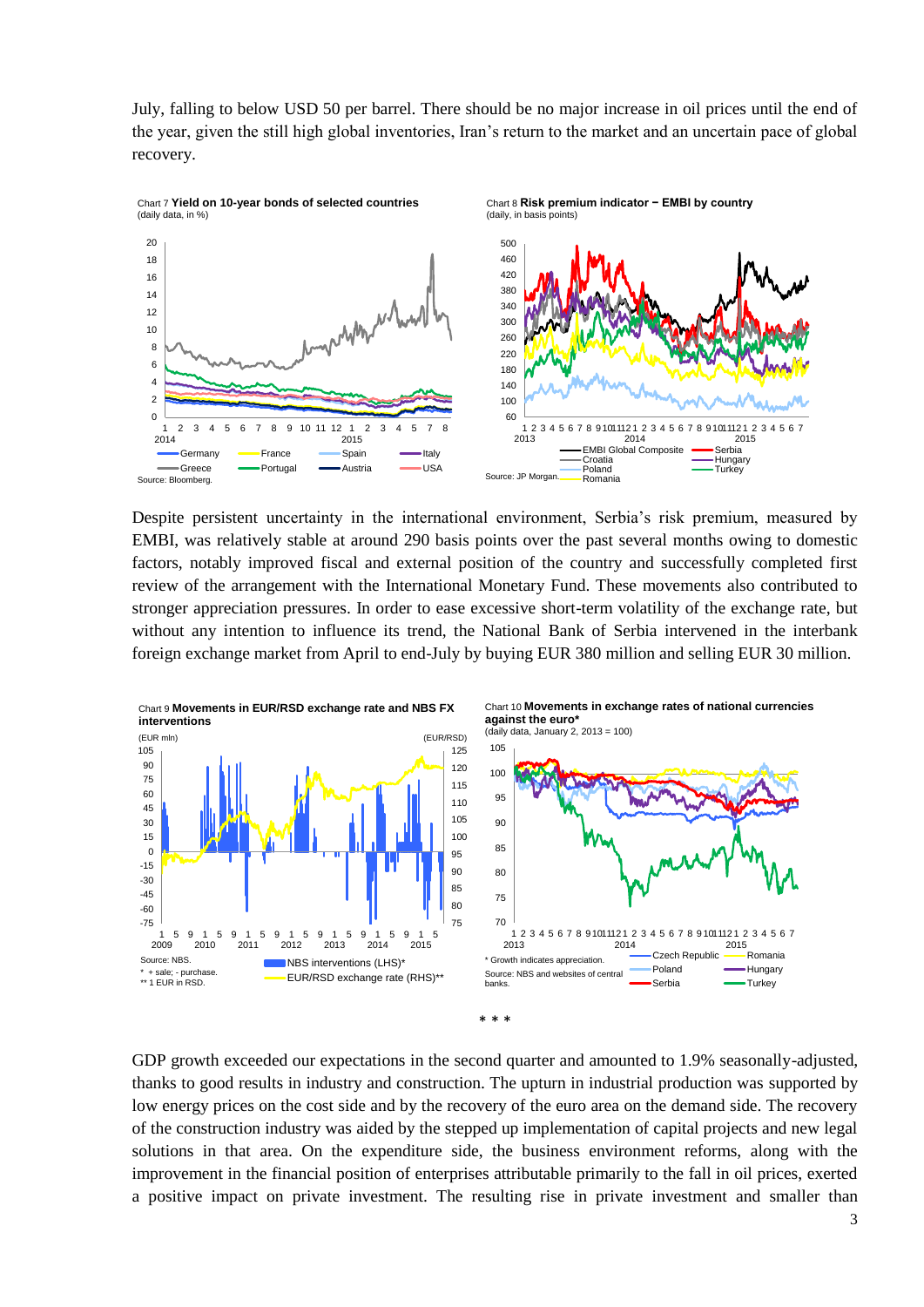expected negative effects of fiscal consolidation on final consumption were the main reason behind the positive contribution of domestic demand to GDP growth in the second quarter.



GDP grew in year-on-year terms as well (0.9%), owing chiefly to the recovery of mining and energy sectors from last year's floods. We expect GDP to grow by 0.5% this year, in contrast to the May projection when we expected stagnation. These expectations are underpinned by better performances of the industry and construction sector, although a drop in agricultural production will be steeper than expected due to the drought. On the expenditure side, consistent fiscal adjustment, followed by the implementation of structural reforms, is likely to result in higher investments and net exports. A negative contribution to GDP this year is expected from final consumption. Still, this contribution will be smaller than earlier expected, which was the main reason for the revision of GDP growth projection for 2015. A smaller drop in consumption is expected owing to several factors: higher disposable income of households owing to a decline in petroleum product prices, rising remittances and an increase in private sector wage bill, but also owing to low inflation. Although the recovery of external demand positively affects our exports, the contribution of net exports will be lower as imports will go up on account of elevated investments and a more moderate decline in consumption.

GDP growth in 2016 should be led by investments and net exports, while a positive contribution is likely also from household consumption. Consistent with further fiscal adjustment, government consumption is expected to decline next year as well. Uncertainties associated with the GDP projection relate to the outcome of this year's agricultural season, the speed of economic recovery of the euro area and effects of fiscal consolidation and structural reforms.

\* \* \*

Inflationary pressures remained low in the second quarter, as a result of the majority of domestic factors, subdued inflation in the international environment and low prices of primary commodities in the world market. Year-on-year inflation continued to move below the lower bound of the target tolerance band. It reached 1.0% in July on account of a vigorous decline in vegetable prices. Inflation moved below the target reflecting primarily the absence of expected administered price adjustments over the past year and a fall in petroleum product prices triggered by tumbling global oil prices late last year and early this year.

As a result of low inflation and muted inflationary pressures, both one-year ahead and medium-term inflation expectations stabilised within the target band, which is the key prerequisite for stabilisation of inflation and greater efficiency of monetary policy measures.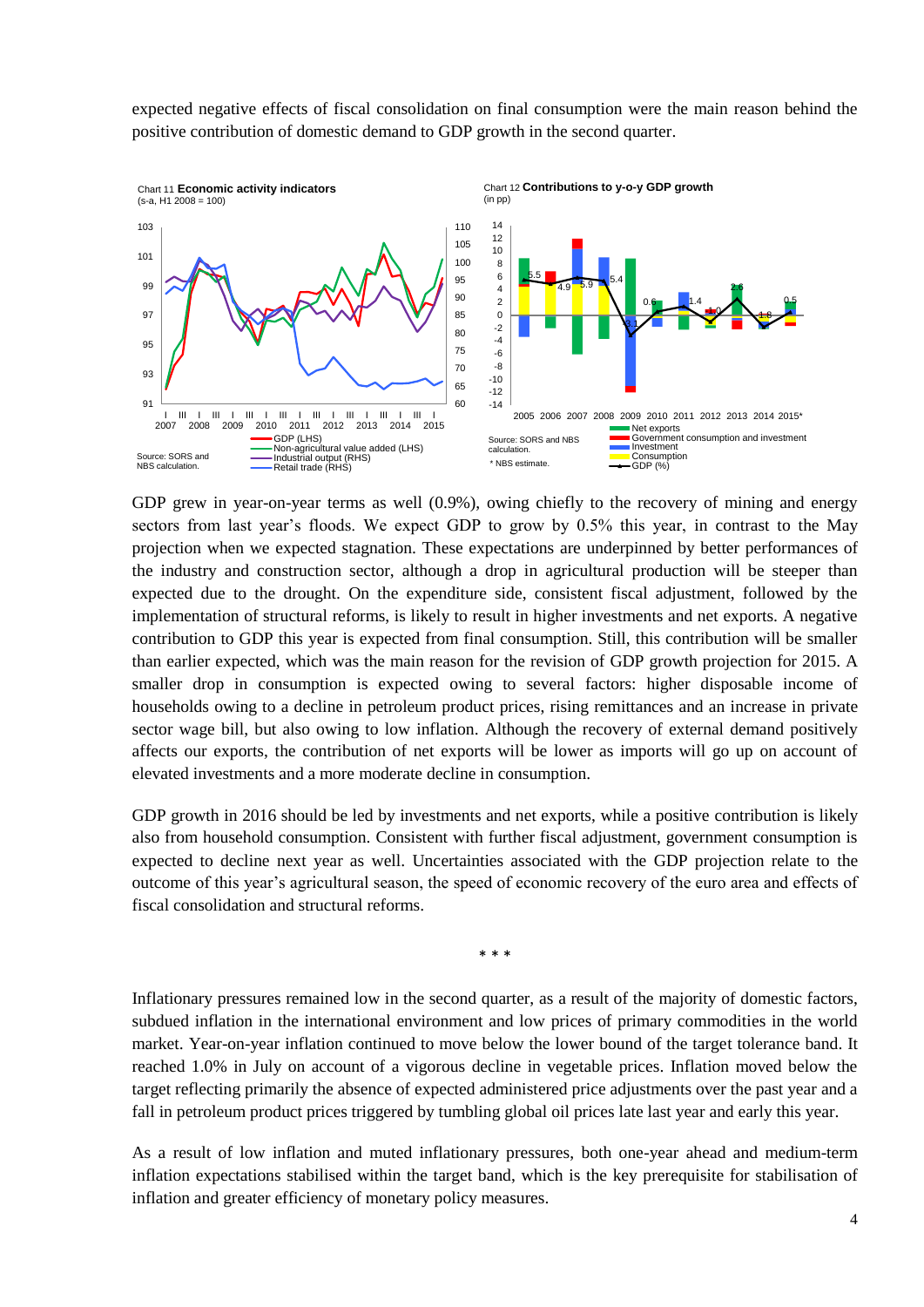Chart 13 **Contribution of CPI components to y-o-y inflation** (in pp)

Chart 14 **Current inflation and one-year ahead inflation expectations\***



*Under our central projection, year-on-year inflation will move around the lower bound of the target tolerance band over the coming twelve months, possibly entering the target band late this year or early next year. Inflation is expected to trend closer to the 4.0% target in the second half of 2016.*

In contrast to the prior period, administered prices will also give a positive contribution to inflation in the coming period, notably the August electricity price increase. Another inflationary factor will be low last year's base resulting primarily from a reduction in prices of cigarettes and petroleum products in 2014. Disinflationary pressures will be generated by low global oil prices, weak aggregate demand, low inflation in the international environment and tight fiscal policy at home.

In respect of food, we expect a moderate increase in prices of industrial food products, due to rising prices of raw materials in their production, i.e. prices of individual primary agricultural commodities hit by the drought. In the first half of the year, fruit and vegetable prices were at a high level. Therefore, despite the drought, these prices are expected to record – because of the base effect, lower year-on-year growth in the remainder of the year.

The risks to the projected inflation path relate to movements in prices of primary agricultural commodities and their impact on food prices. Other risks concern the impact of developments in the international environment on the country's risk premium and capital inflow, and to a certain extent the movement in administered prices in 2016.

\* \* \*

Consistent with low inflationary pressures, the key policy rate was lowered in June for the fourth month in a row, by 50 basis points to 6.0%. In July, the key policy rate was kept unchanged, only to be cut in August, again by 50 basis points to 5.5%. External risks have lessened after Greece reached an agreement with international creditors, which, along with Serbia's arrangement with the International Monetary Fund and more favourable than expected economic and balance of payments performances, contributes to relative stability of the foreign exchange market and improved investor perception. Having this in mind, as well as the disinflationary effect of the majority of domestic factors, low inflation abroad and stabilisation of inflation expectations within the target tolerance band, the Executive Board decided to continue with monetary policy easing in August.